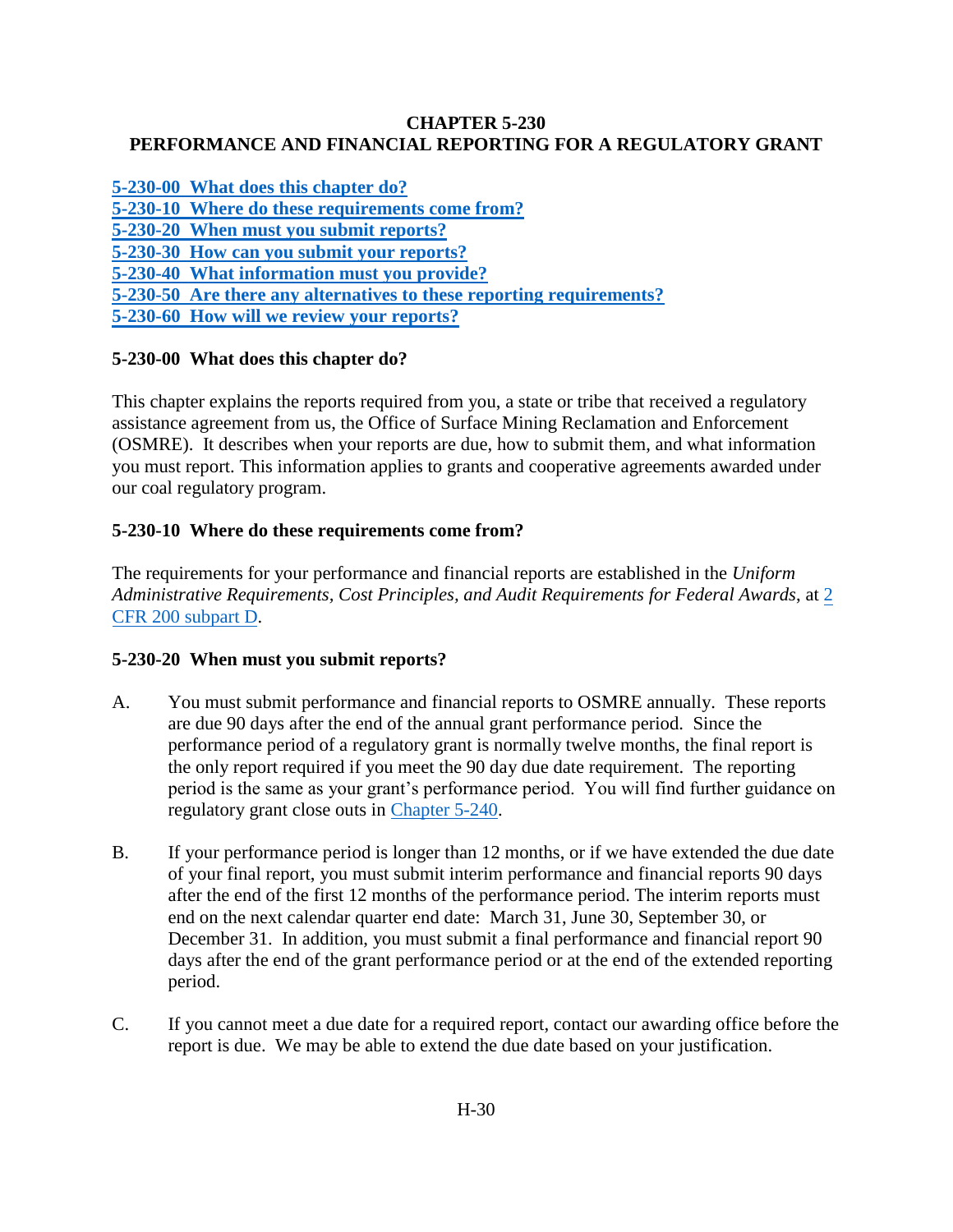### <span id="page-1-0"></span>**5-230-30 How can you submit your reports?**

- A. You may submit reports by mail. A hard copy report must have an original signature by your authorized official.
- B. You may submit reports by e-mail. The forms must include the name and title of the authorized official who signed them and the date signed, and you must maintain the originally signed forms in your files.

### <span id="page-1-1"></span>**5-230-40 What information must you provide?**

- A. Narrative Performance Report.
	- 1. You may use the optional [OSMRE 51](http://www.osmre.gov/resources/forms/OSM51.pdf) form, a blank page, or any narrative format for your performance report.
	- 2. Your reports must compare actual accomplishments to the goals established for the period. If you did not meet your established goals, you must explain the reasons in your report.
	- 3. If you can identify the output of a project or activity and can quantify it, you must report quantitative data and calculate unit costs.
- B. Financial Report.
	- 1. You must use the [SF 425](http://www.whitehouse.gov/sites/default/files/omb/grants/approved_forms/SF-425.pdf) Federal Financial Report.
	- 2. You must prepare your OSMRE financial reports on a cash basis.
	- 3. You should include or attach any other appropriate information or explanation, such as analysis and explanation of cost overruns or high unit costs in your report.

#### <span id="page-1-2"></span>**5-230-50 Are there any alternatives to these reporting requirements?**

Yes. With our prior approval, you may provide grant performance to us in an alternative format or timeframe. This gives you flexibility in providing grant performance data in a manner that is more efficient and effective while still meeting our grant performance data needs. We will be as flexible as possible in approving alternative reporting formats or schedules. Please contact our awarding office to work out an alternative reporting plan acceptable to both you and us. However, if we have not approved an alternative reporting plan, you must comply with the reporting requirements outlined above.

#### <span id="page-1-3"></span>**5-230-60 How will we review your reports?**